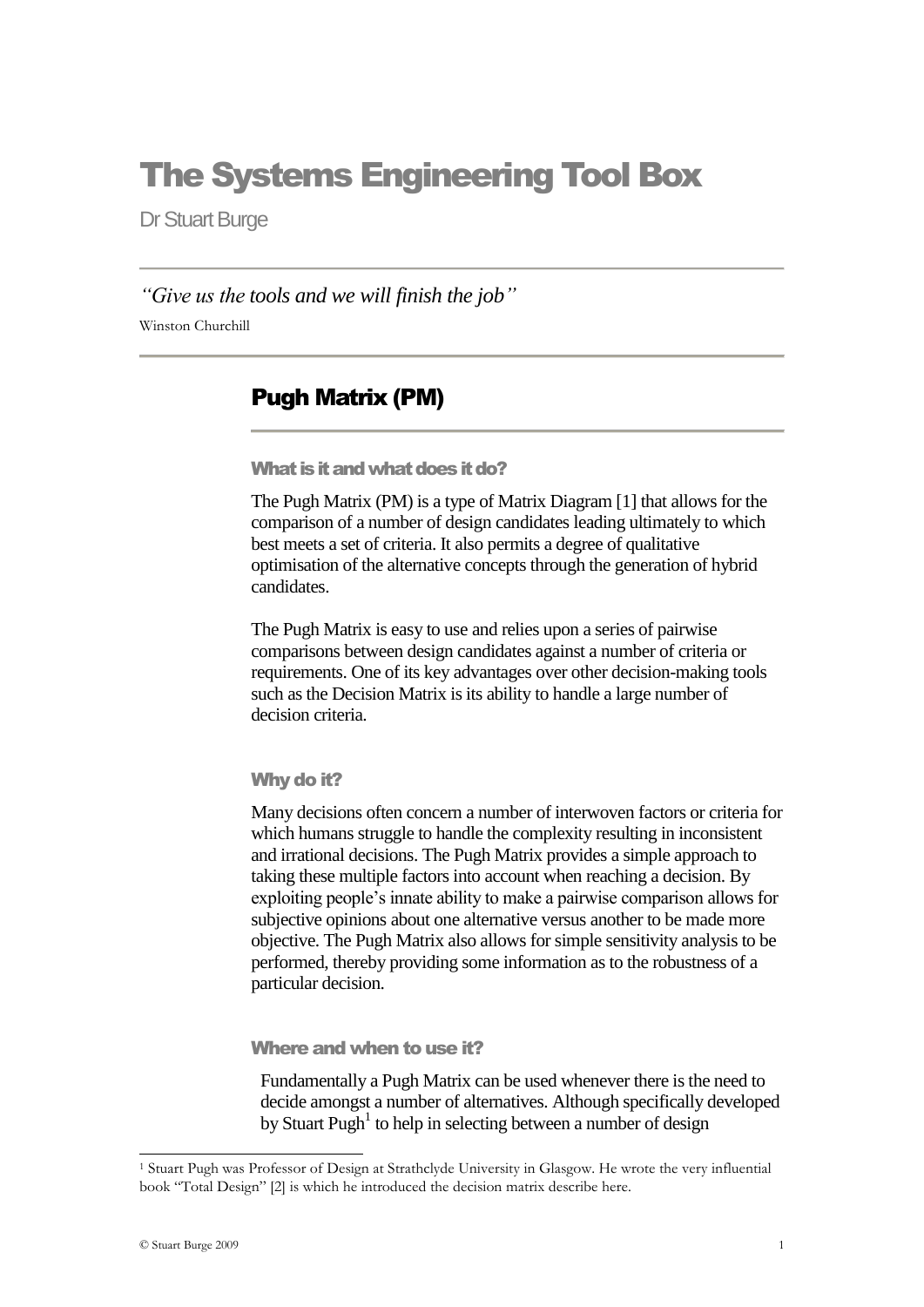alternatives, the tools has in recent years be used a general purpose decision making aid because of its ease of use.

#### Who does it?

An individual or team can use a Pugh Matrix. It is important to emphasise, however, that the quality of the outcome is dependent upon the experience of team or individual.

How to do it?

#### **Overview**

The basic concept of a Pugh Matrix is both simple and elegant. Figure 1 shows a completed Pugh Matrix that has been used to evaluate and select from a number of design alternatives.

|                       | Design Concept A | Design Concept B | Design Concept C | Design Concept D        | Design Concept BC | Design Concept BD |
|-----------------------|------------------|------------------|------------------|-------------------------|-------------------|-------------------|
| Criteria              | S                | $\ddot{}$        | S                | $\ddot{}$               | $\ddot{}$         | $\ddot{}$         |
| Criteria 2            | S                |                  | S                | $\ddot{}$               | $\mathsf S$       | $\ddot{}$         |
| Criteria 3            | S                | S                | S                | $\ddot{}$               | S                 | $\ddot{}$         |
| Criteria 4            | S                | -                | $+$              | $\ddot{}$               | $\ddot{}$         | $\ddot{}$         |
| Criteria 5            | S                |                  | $\ddot{}$        | $\ddot{}$               | $\ddot{}$         | $\ddot{}$         |
| Criteria <sub>6</sub> | S                |                  | S                |                         | S                 |                   |
| Criteria 7            | S                | $\ddot{}$        | S                |                         | $+$               | $\ddot{}$         |
| Criteria 8            | S                | $\ddot{}$        | S                |                         | $\ddot{}$         | $\ddot{}$         |
| Criteria 9            | S                |                  | S                |                         | S                 |                   |
| Criteria 10           | S                | S                |                  | S                       | S                 | S                 |
|                       |                  |                  |                  |                         |                   |                   |
| TOTAL+                | O                | 3                | $\overline{2}$   | 5                       | 5                 | $\overline{7}$    |
| <b>TOTAL</b>          | $\mathbf 0$      | 5                | 1                | 4                       | ${\bf O}$         | $\overline{2}$    |
| <b>TOTAL SCORE</b>    | O                | $-2$             | 1                | $\overline{\mathbf{1}}$ | 5                 | 5                 |

Figure 1: Example of a completed Pugh Matrix

Figure 1 shows a completed Pugh Matrix for four candidate design concepts called A, B, C and D which can be found along the top of the matrix. These concepts have been evaluated against 10 criteria. In constructing a Pugh Matrix, one design concept, in this example "Design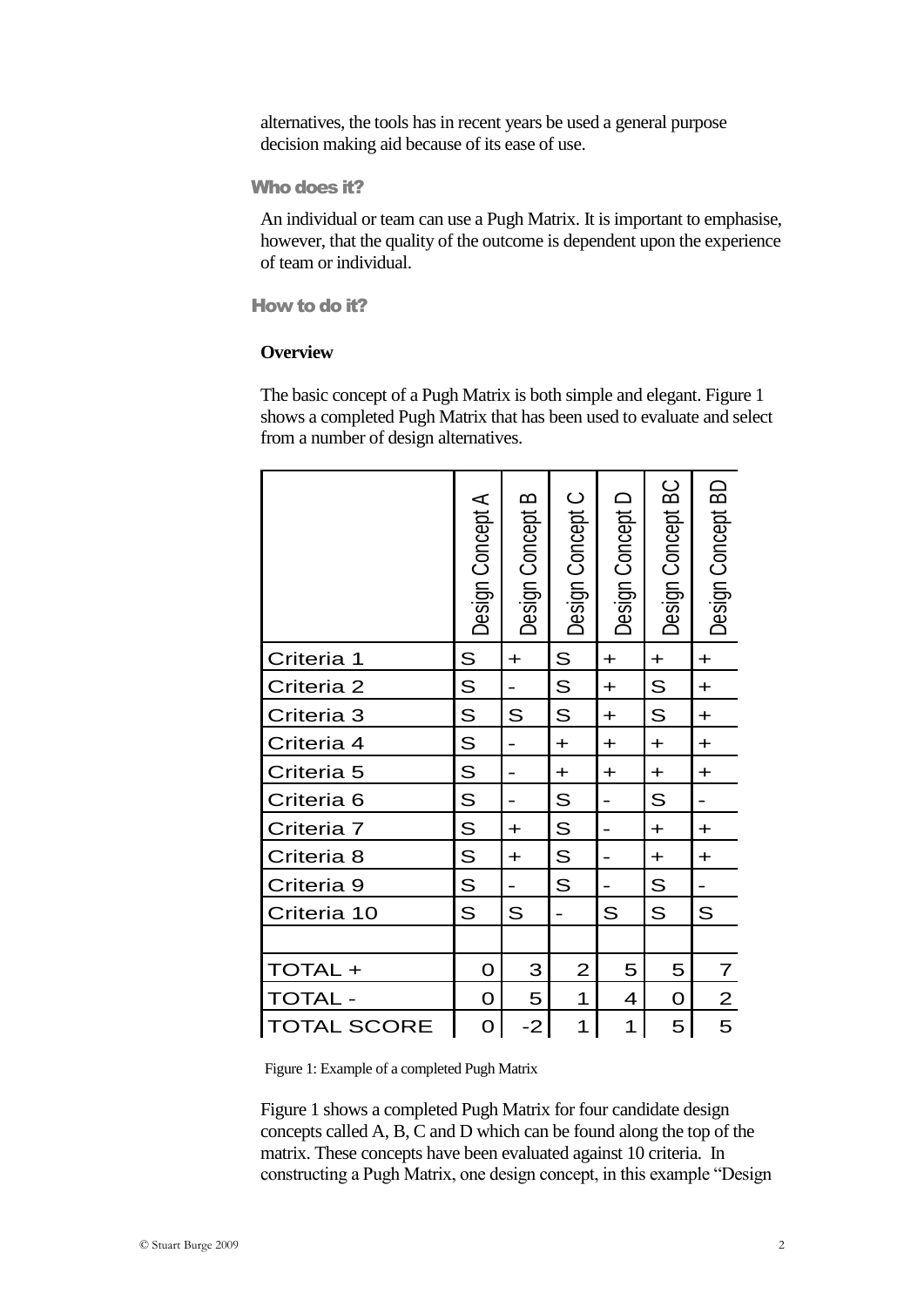Concept A" is selected as the "baseline". This baseline is score as "S" against all of the criteria. The other candidate design concepts are then compared in a pairwise fashion against Design Concept A for each of the criteria. If a candidate design concept is:

- better than the baseline a "+" is entered in the appropriate cell
- worse than the baseline a "-" is entered in the appropriate cell
- the same than the baseline a "S" is entered in the appropriate cell

Hence, in figure 1:

- Design Concept B is better than Design Concept A baseline for criteria 1
- Design Concept B is worse than Design Concept A baseline for criteria 2
- Design Concept B is the same as Design Concept A baseline for criteria 3

The overall evaluation is made by adding the "+" and "-" for each design concept.

The Pugh Matrix can also be used to perform qualitative optimisation by combining the candidate concept designs to form hybrid candidates. Figure 1 shows two such hybrids "Concept BC" and "Concept BD".

#### **The Pugh Process**

The process for constructing a Pugh Matrix comprises five steps. This assumes that alternative candidate design options (or decision options) have been determined.

Step 1: identify and clearly define the criteria for selection. Typically when using a Pugh Matrix to select between a number of candidate design options the design requirements can be used either in part or in whole. Ideally the design requirements should reflect both the user-customer as well as other key stakeholders including internal stakeholders. The robustness and validity of the outcome is fundamentally dependent on an appropriate set of criteria/requirements. Rushing this step usually results in a nonrobust outcome that is challenged and overturned.

Step 2: Use one candidate design option as the baseline and core all criteria/requirements as "S" (some people prefer to use an O) for this baseline. If appropriate, a good choice is to, use the previous design for the baseline because it exists and therefore its performance should be reasonably well known.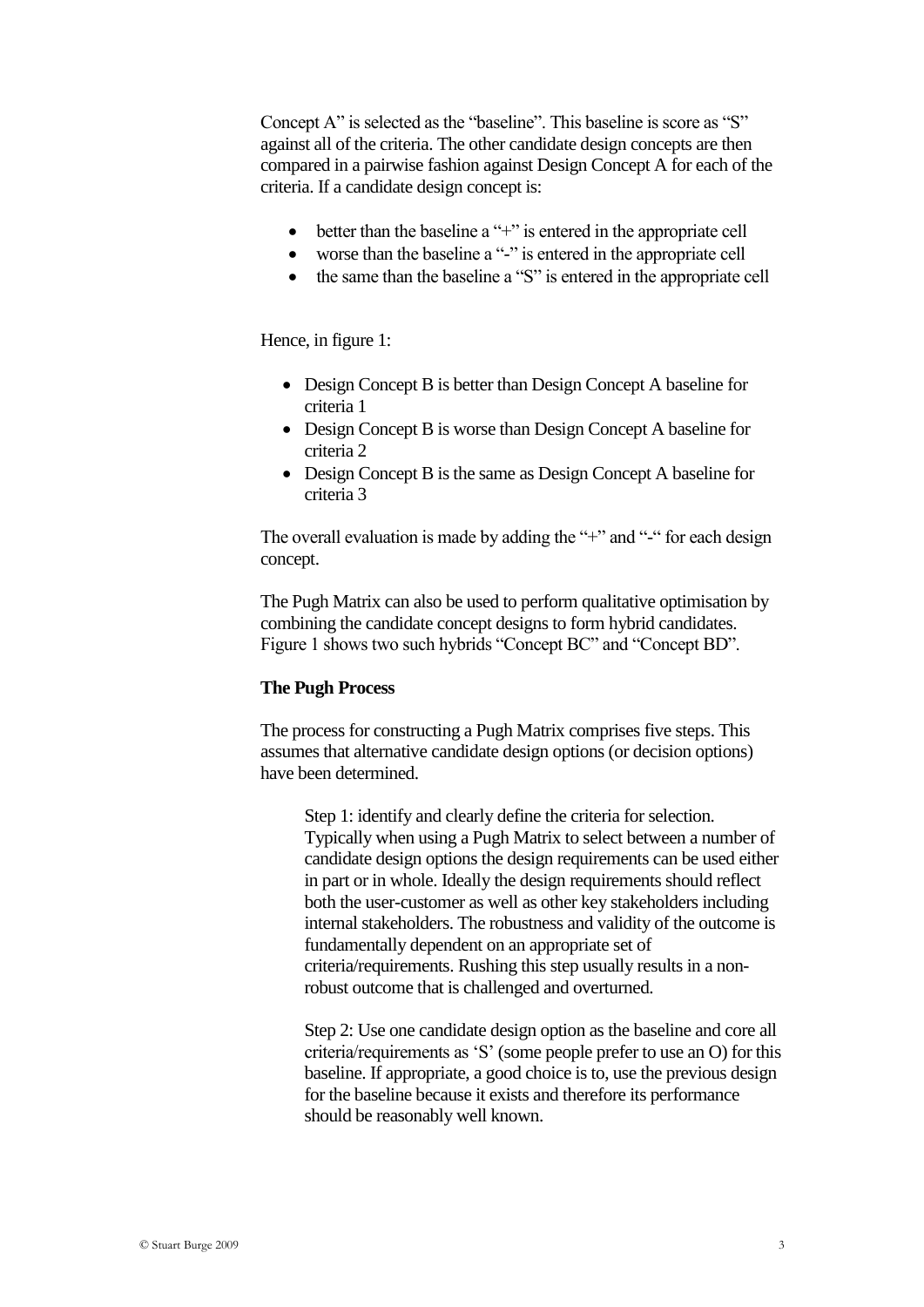Step 3: Compare each candidate design option against the baseline design, criteria by criteria (or requirement by requirement) and decide a "pair-wise score with:

> $S = same$  $+$  = better  $-$  = worse

It is also possible to add extra levels of discrimination by using:

 $++ =$  **much** better -- = **much** worse

Some people use a 1 to 5 scale where the baseline/same is a 3 with 1 and 2 being much worse and worse respectively, and 4 and 5 being better and much better respectively

Step 4: For each candidate design option the total score can be calculated by summing the number of  $+$ 's and  $-$ 's. The highest ranked score is the "winner" but use common sense - DON"T just select "highest" ranked concept.

Step 5: Having scored each candidate design option consider hybrids by combining where possible the best from each alternative. This is form of qualitative optimisation.

Step 6: Make the decision and record reasons behind decisions. Quite often with a Pugh Matrix there is no clear "winner" but there is often a clear "loser" in such cases perform a sanity check (does the decision make sense) and remove the losing option. At this point the criteria/requirements can be weighted to give better differentiation. Typically the weighting is on a 1 to 5 scale with 1 the lowest and 5 the highest weighting. If there is still no clear winner, the matrix is basically saying that there is not enough information to discriminate between the options. In such cases it will be necessary to:

- refine the criteria/requirements
- use an alternative selection approach
- perform more work to gain the information to be able to select between the options

It is also recommended at this point to undertake a sensitivity analysis. This can be performed in many ways that include:

- flexing the importance numbers by  $\pm 1$  and monitoring the ranking of the candidates
- removing criteria/requirements from the assessment and monitoring the ranking of candidates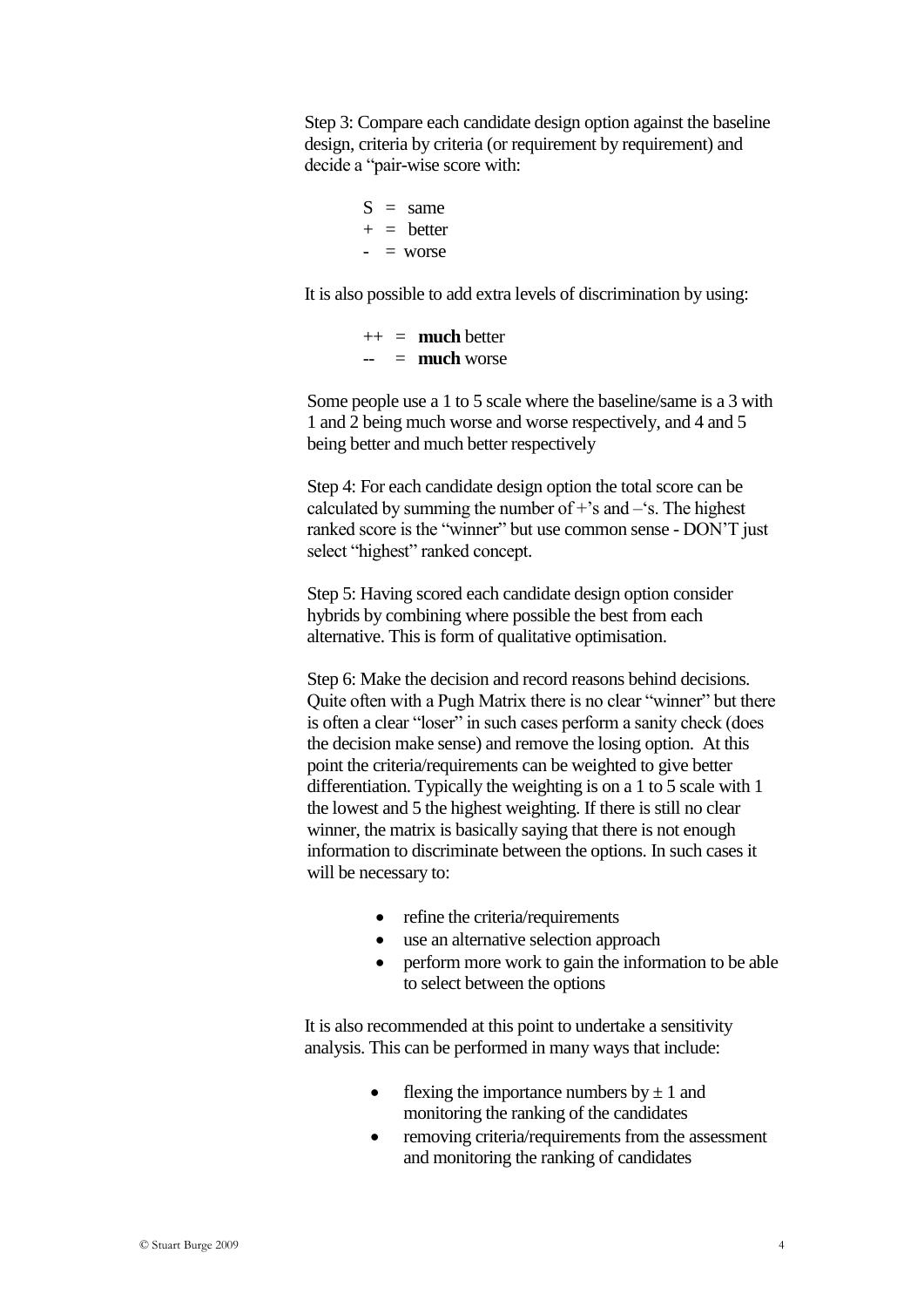Illustrative Examples

The following simple and familiar example illustrates the application of a Pugh Matric to decide amongst a number of options. The options are:

4-slot Electric Toaster



Toasting Fork and Fire

Electric Conveyor



Gas Grill

In this illustrative example the scenario is of a user attempting to select amongst the options for domestic use.

The first step is to determine a suitable set of criteria. In this example the criteria will be solely user oriented. The following were identified:

| Primary                   | Secondary                     |
|---------------------------|-------------------------------|
| <b>Good Toast Quality</b> | <b>Even Toasting</b>          |
|                           | <b>Good Taste</b>             |
|                           | Repeatable                    |
|                           | Ouick                         |
| Have Capacity             | Large Range of Bread Products |
|                           | <b>Multiple Slices/Units</b>  |
| Long Life                 | Reliable                      |
|                           | Durable                       |
|                           | Low                           |
|                           | Maintenance                   |
|                           | Affordable                    |
|                           | Attractive                    |
|                           | Safe                          |
|                           | Good Size                     |
| Easy to Use               | Easy to use Controls          |
|                           | Easy to Load                  |
|                           | Easy to Remove Toast          |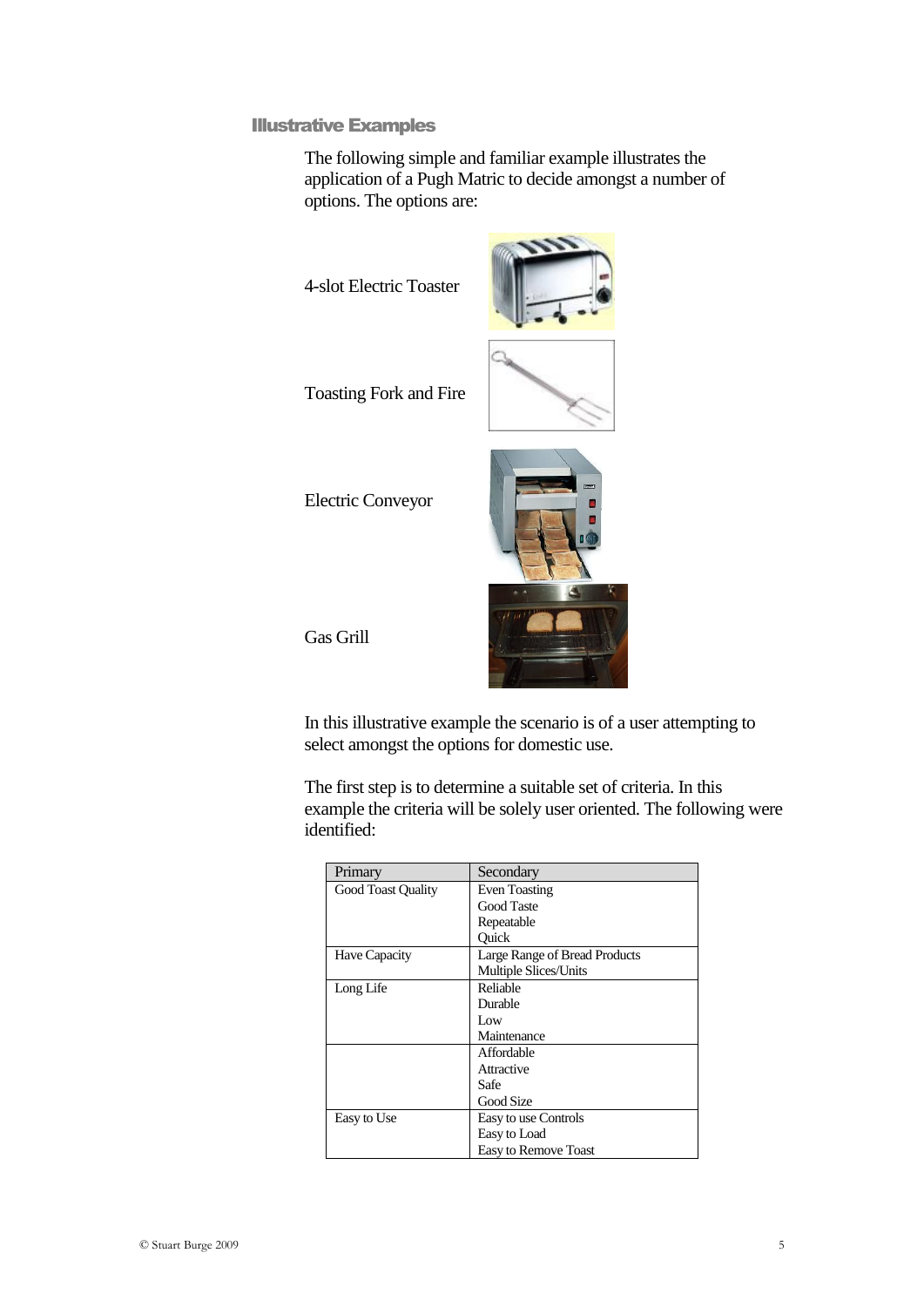The use of primary and secondary criteria is often useful; particularly if there are a large number of criteria. It may be possible in such situations initially to use just the primary criteria in order to rapidly de-select the weaker options. The remaining options can then be re-evaluated using the full list of primary and secondary criteria.

It should also be remembered that as the evaluation proceeds to introduce new criteria as the understanding of the selection problem grows.

Step 2 selects one option as the baseline which scores an "S" for all criteria as shown in Figure 2. Some users prefer a "0" to an S and some even use "3" to score the baseline (score of 1 and 2 are therefore worse and 4 and 5 better).

E

|                    |                        |                                      |        | <b>Design Concepts</b> |                      |                   |                           |  |  |
|--------------------|------------------------|--------------------------------------|--------|------------------------|----------------------|-------------------|---------------------------|--|--|
|                    |                        | <b>Pugh Concept Selection Matrix</b> | Wieght | Electric 4-slot        | Toasting Fork & Fire | Electric Conveyor | Grill<br>Gas <sup>o</sup> |  |  |
|                    |                        | Even Toasting                        |        | S                      |                      |                   |                           |  |  |
|                    | Quality                | Good Taste                           |        | S                      |                      |                   |                           |  |  |
|                    | Good Toast             | Repeatable                           |        | S                      |                      |                   |                           |  |  |
|                    |                        | Quick                                |        | S                      |                      |                   |                           |  |  |
|                    | Capacity               | Large Range of Bread Products        |        | S                      |                      |                   |                           |  |  |
|                    |                        | Multiple Slices/Units                |        | S                      |                      |                   |                           |  |  |
| Selection Criteria | Long Life              | Reliable                             |        | S                      |                      |                   |                           |  |  |
|                    |                        | Durable                              |        | S                      |                      |                   |                           |  |  |
|                    |                        | Low Maintenance                      |        | S                      |                      |                   |                           |  |  |
|                    |                        | Affordable                           |        | S                      |                      |                   |                           |  |  |
|                    | Physical<br>Attributes | Attractive                           |        | S                      |                      |                   |                           |  |  |
|                    |                        | Safe                                 |        | S                      |                      |                   |                           |  |  |
|                    |                        | Good Size                            |        | S                      |                      |                   |                           |  |  |
|                    |                        | Easy to use Controls                 |        | S                      |                      |                   |                           |  |  |
|                    | Easy to Use            | Easy to Load                         |        | S                      |                      |                   |                           |  |  |
|                    |                        | East to RemoveToast                  |        | S                      |                      |                   |                           |  |  |
|                    |                        | TOTAL+                               |        | $\overline{0}$         |                      |                   |                           |  |  |
|                    |                        | TOTAL -                              |        | 0                      |                      |                   |                           |  |  |
|                    |                        | <b>TOTAL SCORE</b>                   |        | $\overline{0}$         |                      |                   |                           |  |  |
|                    |                        | WEIGHTED SCORE                       |        |                        |                      |                   |                           |  |  |

Figure 2: Initial Pugh Matrix for the Toaster Selection Problem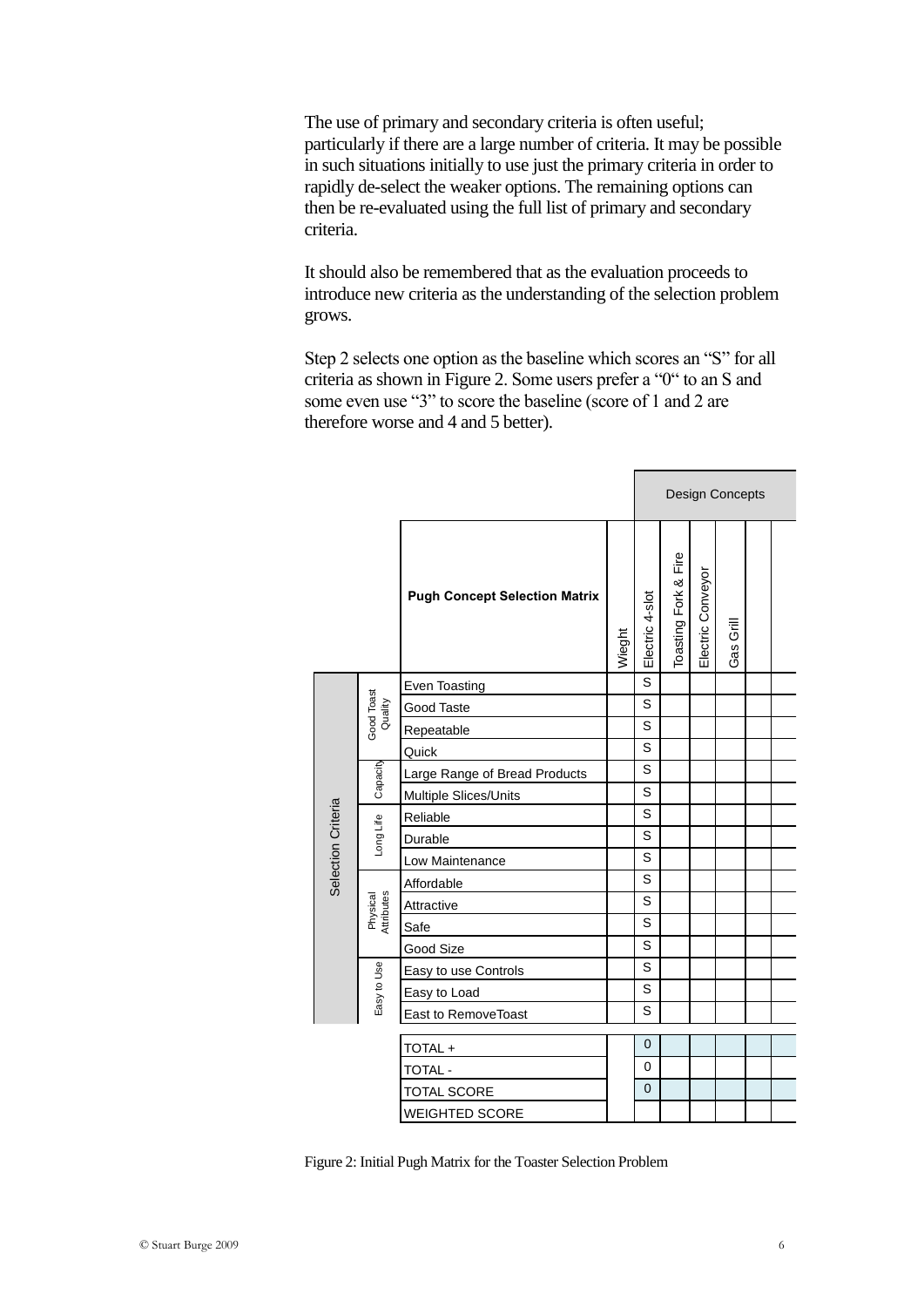Note that weightings have yet to be given to the criteria. On a personal note, even if the weightings already exist, I tend to conduct the first assessment without using the weightings, the second with. This provides a "rough and ready" robustness assessment.

In the third step, the pairwise evaluation takes place and the results for the toaster selection is shown in figure 3.

|                    |                        |                                             |        |                 |                          | <b>Design Concepts</b>  |                          |  |  |  |
|--------------------|------------------------|---------------------------------------------|--------|-----------------|--------------------------|-------------------------|--------------------------|--|--|--|
|                    |                        | <b>Pugh Concept Selection Matrix</b>        | Wieght | Electric 4-slot | Toasting Fork & Fire     | Electric Conveyor       | Gas Grill                |  |  |  |
|                    |                        | Even Toasting                               |        | S               | $\sim$ $\sim$            | $\overline{\mathbf{s}}$ | ä,                       |  |  |  |
|                    | Good Toast<br>Quality  | Good Taste                                  |        | S               | $+ +$                    | S                       | S                        |  |  |  |
|                    |                        | Repeatable                                  |        | S               | $\sim$ $\sim$            | $\ddot{}$               | ä,                       |  |  |  |
|                    |                        | Quick                                       |        | S               | $\ddot{}$                | S                       | S                        |  |  |  |
|                    | Capacity               | Large Range of Bread Products               |        | S               | $\ddot{}$                | S                       | $\ddot{}$                |  |  |  |
|                    |                        | Multiple Slices/Units                       |        | S               | $\sim$                   | $\ddot{}$               | $\ddot{}$                |  |  |  |
| Selection Criteria | Long Life              | Reliable                                    |        | S               | $\ddot{}$                | ä,                      | S                        |  |  |  |
|                    |                        | Durable                                     |        | S               | $+$                      | S                       | S                        |  |  |  |
|                    |                        | Low Maintenance                             |        | S               | $\overline{a}$           | $\overline{a}$          | S                        |  |  |  |
|                    |                        | Affordable                                  |        | S               | $\ddot{}$                | ÷,                      | $\ddot{}$                |  |  |  |
|                    | Physical<br>Attributes | Attractive                                  |        | S               | $+$                      | ÷,                      | ÷.                       |  |  |  |
|                    |                        | Safe                                        |        | S               | $\overline{\phantom{a}}$ | ÷,                      | $\overline{\phantom{a}}$ |  |  |  |
|                    |                        | Good Size                                   |        | S               | ۵.                       | ä,                      | ÷,                       |  |  |  |
|                    |                        | Easy to use Controls                        |        | S               | $\blacksquare$           | S                       | +                        |  |  |  |
|                    | Easy to Use            | Easy to Load                                |        | S               | L.                       | $\ddot{}$               | L.                       |  |  |  |
|                    |                        | East to RemoveToast                         |        | S               | ۵.                       | $\ddot{}$               | ÷,                       |  |  |  |
|                    |                        |                                             |        | $\overline{0}$  | 8                        | 4                       | $\overline{4}$           |  |  |  |
|                    |                        | TOTAL+                                      |        | $\mathbf 0$     | 18                       | 6                       | -8                       |  |  |  |
|                    |                        | TOTAL -                                     |        | $\overline{0}$  | -8                       | $-2$                    | $-4$                     |  |  |  |
|                    |                        | <b>TOTAL SCORE</b><br><b>WEIGHTED SCORE</b> |        |                 |                          |                         |                          |  |  |  |

Figure 3: Initial Pugh Evaluation

The evaluation performed in Figure 3 indicates that with a total score of 0, the 4-slot electric toaster is the winner. The electric conveyor is a close second scoring -2, and the gas grill third at -4. In a distinct fourth place is the toasting fork and fire! At this point it is worth examining and debating why one concept is better than another. Moreover, performing a sanity check – "does the outcome make sense?" Quiet often it does not and this can be a consequence of not having the complete or correct evaluation criteria. In this instance it does "feel" about right although the score for the gas grill was close to either of the electric toasters. Indeed, debate led to the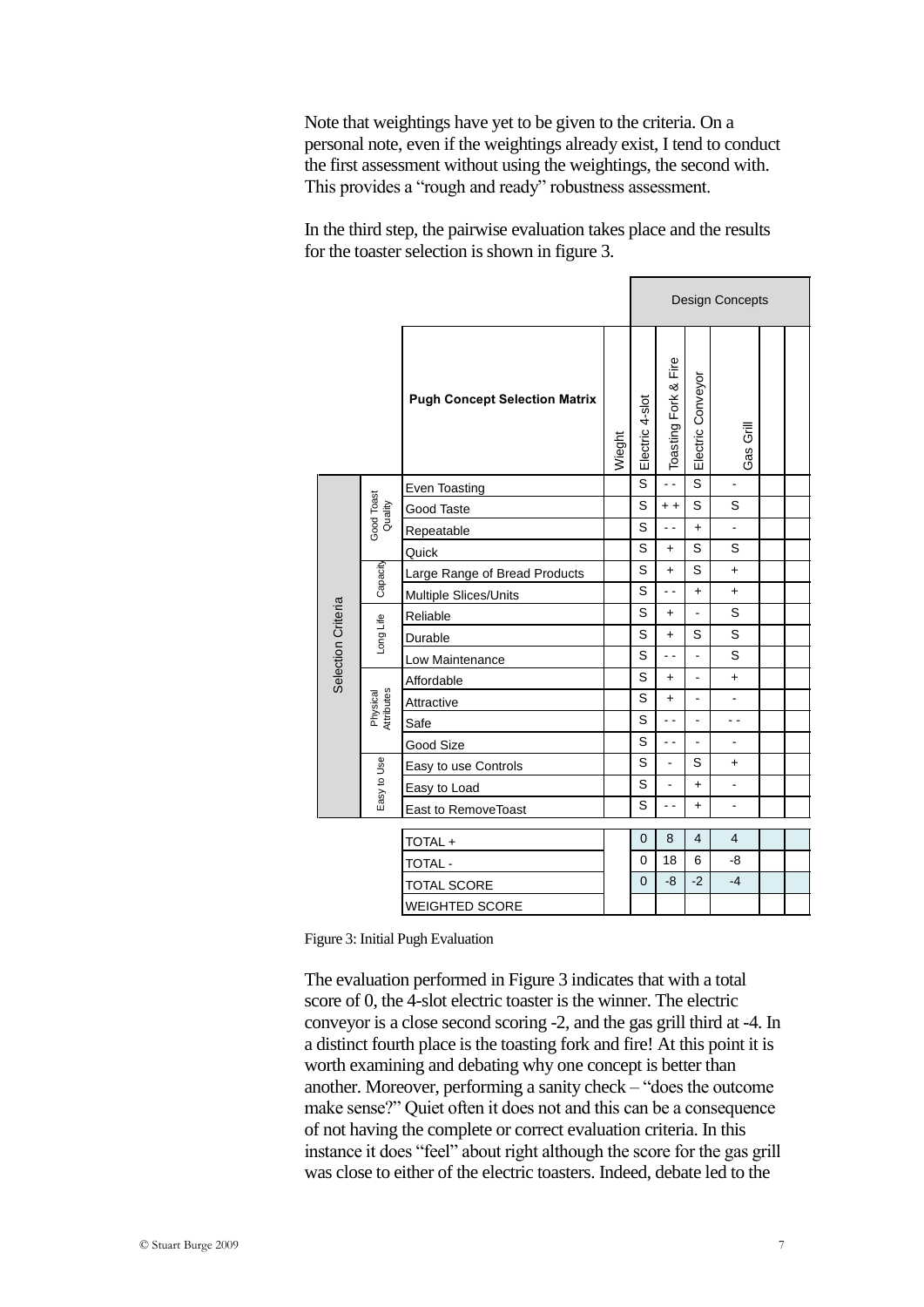consideration of a further criterion "the toaster should be automatic". It is a simple matter of including this criterion, assigning scores and re-calculating the total score as shown in figure 4.

|                       |                        |                                      |        | <b>Design Concepts</b> |                          |                   |                |  |  |
|-----------------------|------------------------|--------------------------------------|--------|------------------------|--------------------------|-------------------|----------------|--|--|
|                       |                        | <b>Pugh Concept Selection Matrix</b> | Wieght | Electric 4-slot        | Toasting Fork & Fire     | Electric Conveyor | Gas Grill      |  |  |
|                       |                        | Even Toasting                        |        | S                      | $\ddot{\phantom{a}}$     | S                 | $\overline{a}$ |  |  |
|                       | Good Toast<br>Quality  | Good Taste                           |        | S                      | $+ +$                    | S                 | S              |  |  |
|                       |                        | Repeatable                           |        | S                      | 44                       | $\ddot{}$         | $\overline{a}$ |  |  |
|                       |                        | Quick                                |        | S                      | $+$                      | S                 | S              |  |  |
|                       | Capacity               | Large Range of Bread Products        |        | S                      | $\ddot{}$                | S                 | $\ddot{}$      |  |  |
|                       |                        | Multiple Slices/Units                |        | S                      | $\overline{\phantom{a}}$ | $\ddot{}$         | $\ddot{}$      |  |  |
| Selection Criteria    | Long Life              | Reliable                             |        | S                      | $\ddot{}$                | $\overline{a}$    | S              |  |  |
|                       |                        | Durable                              |        | S                      | $+$                      | S                 | S              |  |  |
|                       |                        | Low Maintenance                      |        | S                      |                          | ÷,                | S              |  |  |
|                       | Physical<br>Attributes | Affordable                           |        | S                      | $\ddot{}$                | $\overline{a}$    | $\ddot{}$      |  |  |
|                       |                        | Attractive                           |        | S                      | $+$                      | L,                | $\overline{a}$ |  |  |
|                       |                        | Safe                                 |        | S                      | $\overline{\phantom{a}}$ | ÷,                | $\sim$ $\sim$  |  |  |
|                       |                        | Good Size                            |        | S                      | . .                      | L,                | $\overline{a}$ |  |  |
|                       |                        | Easy to use Controls                 |        | S                      | $\overline{a}$           | S                 | $\ddot{}$      |  |  |
|                       |                        | Easy to Load                         |        | S                      | ÷,                       | $\ddot{}$         | $\ddot{}$      |  |  |
|                       | Easy to Use            | East to RemoveToast                  |        | S                      | $\overline{a}$           | $\ddotmark$       | $\overline{a}$ |  |  |
|                       |                        | Automated                            |        | S                      | $\overline{a}$           | S                 | $\overline{a}$ |  |  |
|                       |                        |                                      |        | $\mathbf{0}$           | 8                        | 4                 | 4              |  |  |
|                       |                        | TOTAL+                               |        | 0                      | 18                       | 6                 | -9             |  |  |
|                       |                        | TOTAL -                              |        | 0                      | $-10$                    | $-2$              | $-5$           |  |  |
|                       |                        | <b>TOTAL SCORE</b>                   |        |                        |                          |                   |                |  |  |
| <b>WEIGHTED SCORE</b> |                        |                                      |        |                        |                          |                   |                |  |  |

Figure 4: Toaster example with the inclusion of a new criterion.

Figure 4 shows the inclusion of the additional criterion has not changed the ranking of the options. If anything, it has make the case for the "fire and toasting fork" option less attractive - but before dropping the toasting fork it well worth assessing if it has any strengths that could, in a design situation, be "transferred" to the competing options.

At this point, even with the elimination of the "fire and fork" option there are still potential candidates (although the gas grill options is looking weak). To help discriminate between the options the criteria can be weighted. Figure 5 shows a Pugh Matrix for the remaining Toaster options with weighted criteria.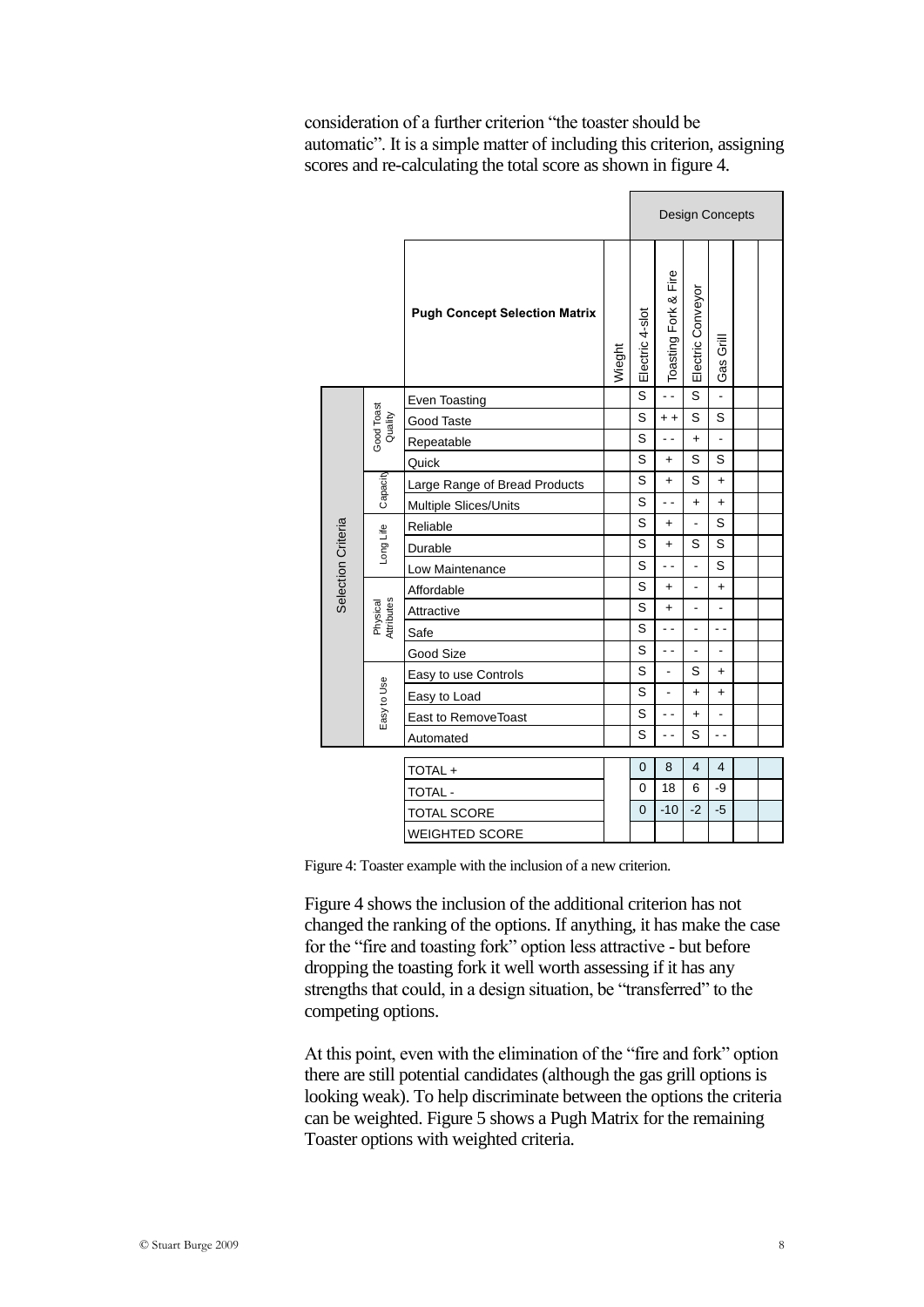|                        |                                                  |                                                                                                                        | <b>Design Concepts</b>   |                                 |                          |   |  |
|------------------------|--------------------------------------------------|------------------------------------------------------------------------------------------------------------------------|--------------------------|---------------------------------|--------------------------|---|--|
|                        | <b>Pugh Concept Selection Matrix</b>             | Wieght                                                                                                                 | Electric 4-slot          | Electric Conveyor               | Gas Grill                |   |  |
|                        | Even Toasting                                    |                                                                                                                        |                          |                                 |                          |   |  |
|                        | Good Taste                                       |                                                                                                                        | S                        | S                               | S                        |   |  |
|                        | Repeatable                                       |                                                                                                                        |                          | $\ddot{}$                       | $\overline{\phantom{0}}$ |   |  |
|                        | Quick                                            | 3                                                                                                                      | S                        | S                               | S                        |   |  |
|                        | Large Range of Bread Products                    | 2                                                                                                                      | S                        | S                               | $\ddot{}$                |   |  |
|                        | Multiple Slices/Units                            | 4                                                                                                                      |                          | $\ddot{}$                       | $\ddot{}$                |   |  |
| Long Life              | Reliable                                         | 1                                                                                                                      |                          | $\frac{1}{2}$                   | S                        |   |  |
|                        | Durable                                          | 3                                                                                                                      |                          | S                               |                          |   |  |
|                        | Low Maintenance                                  | 3                                                                                                                      | S                        |                                 | S                        |   |  |
| Physical<br>Attributes | Affordable                                       | 2                                                                                                                      |                          | L,                              | +                        |   |  |
|                        | Attractive                                       | 5                                                                                                                      | S                        | ٠                               | ٠                        |   |  |
|                        | Safe                                             | 3                                                                                                                      | S                        | L,                              | - -                      |   |  |
|                        | Good Size                                        | 4                                                                                                                      | S                        | $\overline{\phantom{0}}$        | $\frac{1}{2}$            |   |  |
|                        | Easy to use Controls                             | 5                                                                                                                      | S                        | S                               | $\ddot{}$                |   |  |
|                        | Easy to Load                                     | 4                                                                                                                      | S                        | $\ddot{}$                       | $\ddot{}$                |   |  |
|                        | East to RemoveToast                              | 4                                                                                                                      | S                        | $\ddot{}$                       | -                        |   |  |
|                        | Automated                                        | 4                                                                                                                      |                          | S                               | $\overline{\phantom{a}}$ |   |  |
|                        |                                                  |                                                                                                                        | 0                        | 4                               | $\overline{4}$           |   |  |
|                        |                                                  |                                                                                                                        | $\Omega$                 | 6                               | 9                        |   |  |
|                        |                                                  |                                                                                                                        | 0                        | -2                              | -5                       |   |  |
|                        |                                                  |                                                                                                                        | $\mathbf 0$              | 15                              | 17                       |   |  |
|                        |                                                  |                                                                                                                        | 0                        | 17                              | 32                       |   |  |
|                        |                                                  |                                                                                                                        | 0                        | $-2$                            | $-15$                    |   |  |
|                        | Good Toast<br>Quality<br>Capacity<br>Easy to Use | TOTAL+<br><b>TOTAL -</b><br><b>TOTAL SCORE</b><br>WEIGHTED TOTAL +<br><b>WEIGHTED TOTAL -</b><br><b>WEIGHTED SCORE</b> | $\overline{2}$<br>3<br>3 | S<br>S<br>S<br>S<br>S<br>S<br>S | S                        | S |  |

Figure 5: Pugh Matrix with Weighted Criteria

Weighting the selection criteria can often provide an extra level of discrimination when making decisions. It can also provide a form of "robustness" assessment – "does the ranking of the options change?" What is clearly important when using weightings in a Pugh Matrix is the validity of the weightings! It is possible to select criteria weightings to influence the ranking outcome. There are many approaches that can be adopted to arrive at a sensible set of weightings that range from absolute scales, through to the use of order winners and the Analytic Hierarchy Process (AHP). A brief description of these is given in Appendix A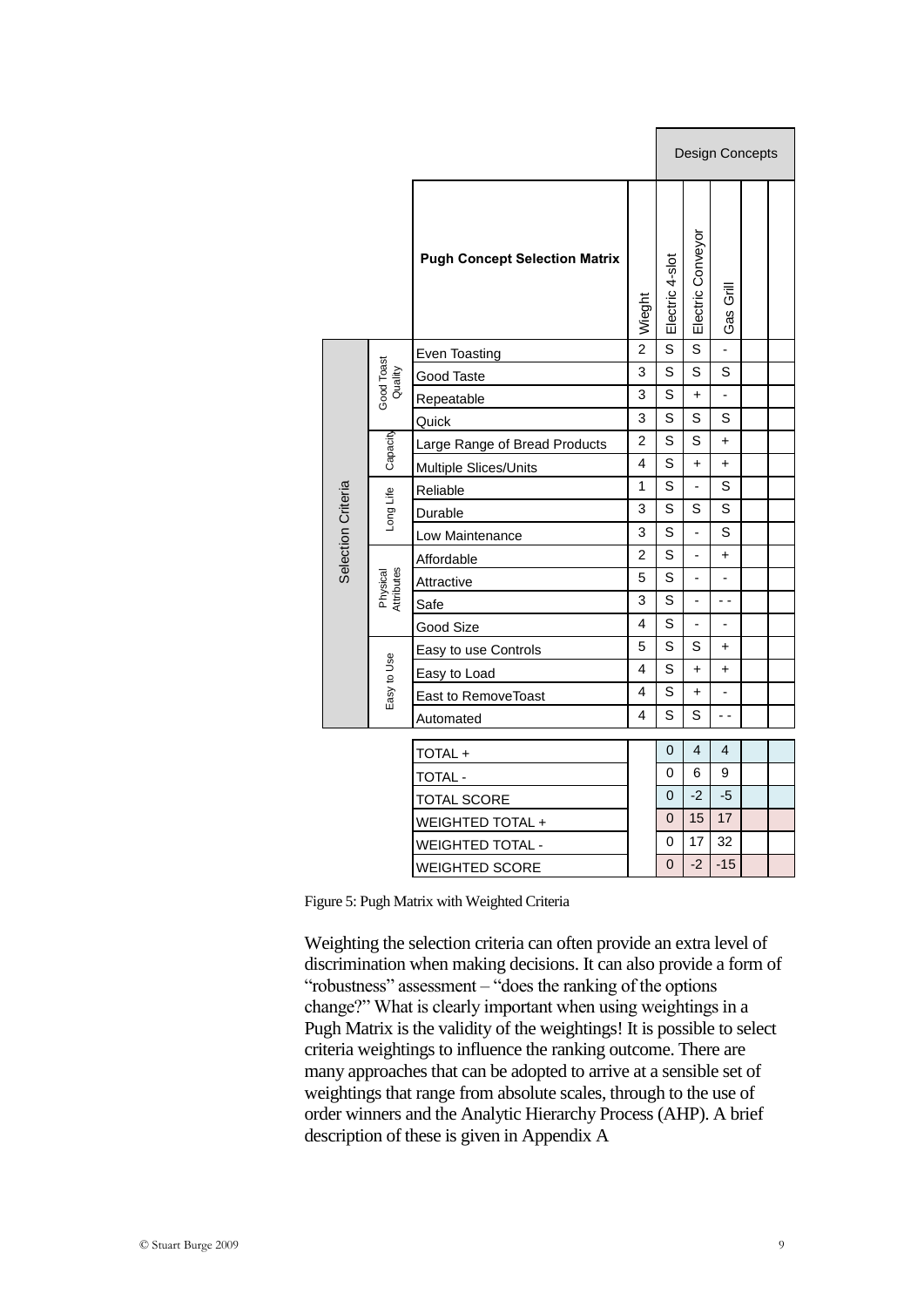Returning to the example shown in Figure 5, the use of weightings clearly now eliminates the "gas grill" option. It also shows that the two remaining options are very close. This outcome is typical when using a Pugh Matrix – it can often result in the elimination of weaker options, but rarely identifies a winning option cleanly. Fundamentally, the Figure 5 is saying that there is insufficient information to make the decision between the two remaining options and further work is necessary.

What Goes Wrong: The limitations of the Pugh Matrix

**Incorrect, incomplete and inadequate selection criteria.** The "quality" of the decision using a Pugh Matrix is fundamentally related to the "quality" of the selection criteria. This quality has three aspects:

**Incorrect selection criteria** will obviously lead to the wrong decision. Typically incorrect criteria occur because the team using the Pugh Matrix use their opinions when identifying the criteria rather than those of the stakeholder(s). It is important to consider validating the criteria in some way or using criteria that have already been validated as representing the views of the stakeholder(s).

**Incomplete selection criteria** are obviously where we do not have a complete set of selection criteria. This can be because we have:

- not considering all appropriate stakeholders, just using "user-based" criteria thereby ignoring potentially important aspects such as technology readiness, manufactability, ease of implementation etc.
- deliberately ignored criteria because we thing they are not important or don"t fit our opinions

It is important to put the time and effort into determining the criteria and to consider some form of validation.

**Inadequate selection criteria** are where we attempt to use poorly defined criteria that can have multiple interpretations. For example "low cost" is an inadequate criteria because unless it is clearly defined it can have multiple meanings including, purchase cost, running costs, development costs etc.

Care must be exercised when developing suitable criteria to ensure that the team has a clear, consistent and, where necessary, documented set of selection criteria.

**Granularity of pairwise scale.** One of the strengths of the Pugh Matrix is also one of its weaknesses – the low granularity of the pairwise scale. The simple scale does permit a rapid evaluation of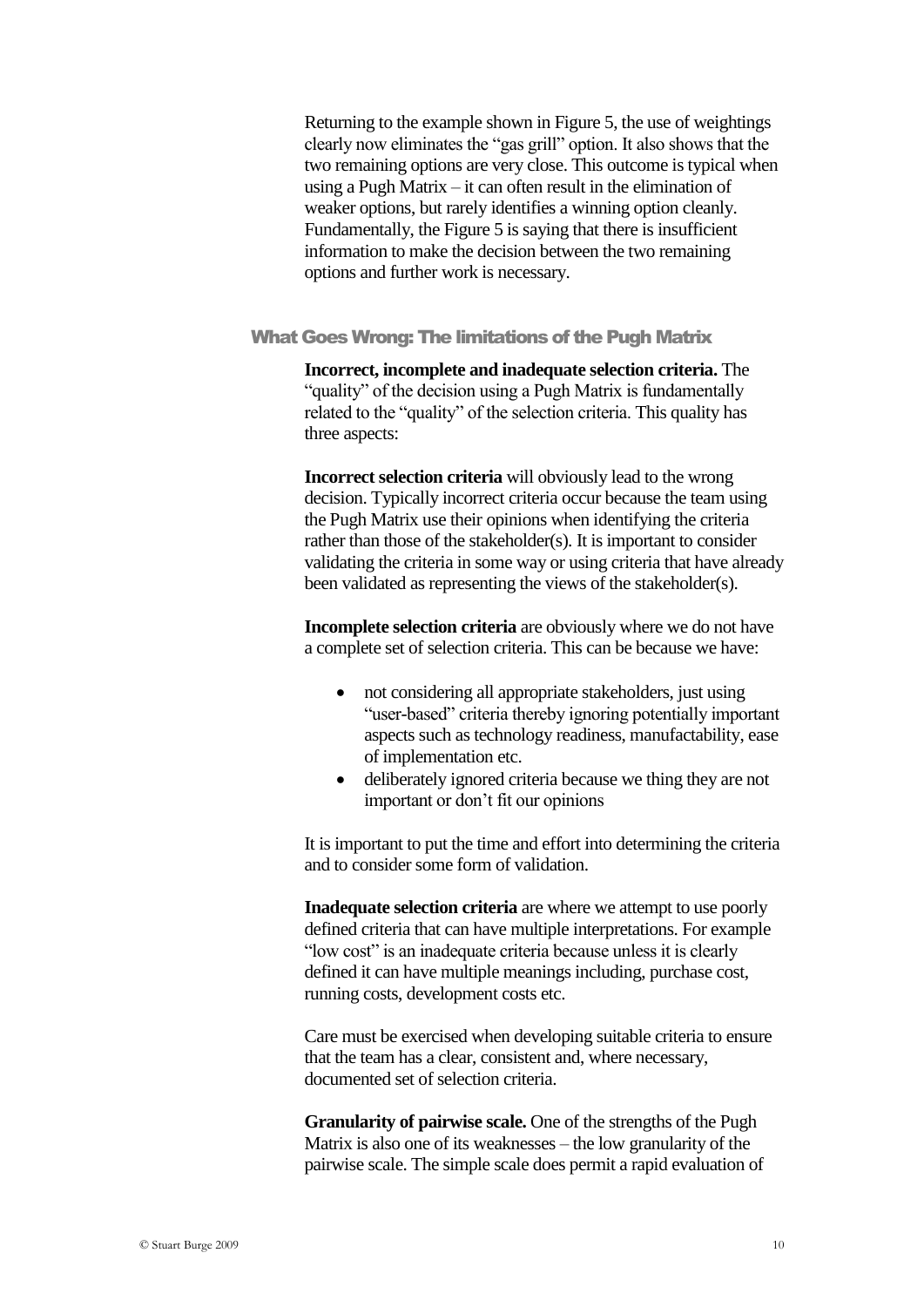options, but the low granularity can give poor decision robustness. It is possible to get a different ranking of options by changing the baseline option – particularly if the  $+$ , S,  $-$  scale is used. To some extent this can be moderated by using the  $++, +, S, -, -$  scale. Some users even recommend using a baseline of 5, with the numbers 4, 3, 2, and 1 representing levels of worsening satisfaction and 6, 7, 8, and 9 representing levels of increasing satisfaction.

Outcome can also be " validated" by performing simple robustness assessments. There is also "engineering judgement" – the outcomes "feel" right. Indeed, outcomes that are unexpected should be carefully reviewed as to why they have occurred.

**Wrong expertise and insufficient experience in teams.** Like a great many Systems Engineering tools, the Pugh Matrix is really only a vehicle to help extract the knowledge and experience from the team. The wrong team can still follow the process and arrive at a result – but the result may not robust.

#### Success Criteria

The following list represents a set of criteria that have been found to be useful when using a Pugh Matrix.

- Team size between 4 and 8
- Team constitution has expertise and experience in the system of interest but can (and perhaps should) include members with limited experience and expertise
- Use an experience independent facilitator
- Plan for 2-3 hour's effort.
- Define clearly what we are trying to do
- Have validated and weighted selection criteria available (the "customer requirements" from Quality Function Deployment 1 for example)
- Spend time to check-out the team's understanding of the criteria and if necessary clearly define (and document) the agreed understanding (very useful in subsequent design reviews)
- Perform robustness checks by flexing weightings or pairwise decisions
- Document any debate

#### **References**

- [1] Burge S E (2006) "Matrix Diagram" from the Systems Thinking Tool Box www.Burgehugheswalsh.co.uk
- [2] Pugh, S. (1991). Total Design: Integrated Methods for Successful Product Engineering. Addison-Wesley. [ISBN 0201416395](http://en.wikipedia.org/wiki/Special:BookSources/0201416395)
- [3] Chambers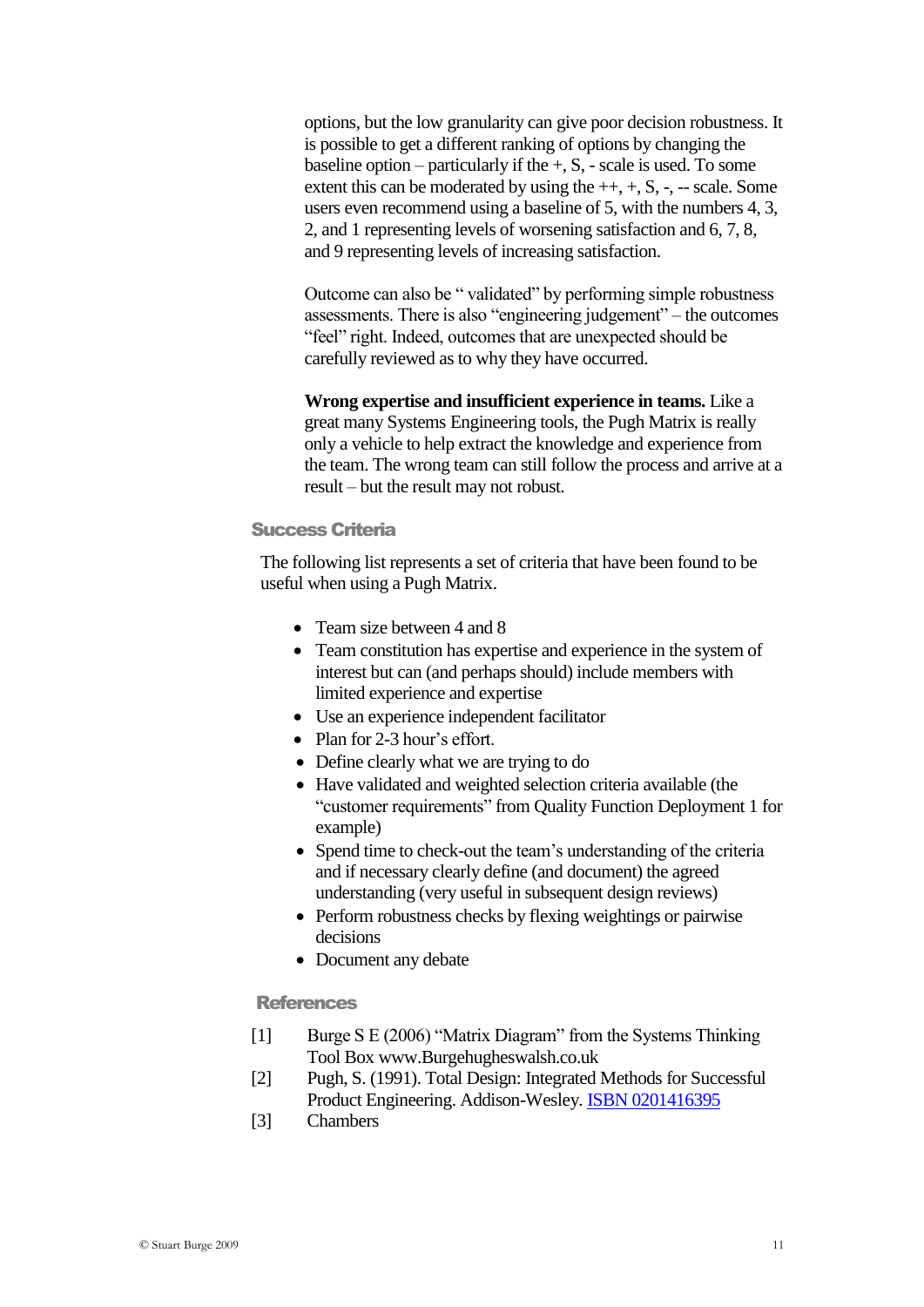## AppendixA: Overview of approaches for weighting selection/evaluation criteria

The criteria weightings can significantly affect the quality and accuracy of the outcome from a Pugh Matrix. There are a number of approaches that can be used to help determine these which include:

Absolute Scale Sales Driven Scale Analytic Hierarchy Process

A brief overview of these options is presented below

Absolute Scale

The absolute scale uses the following definitions to weight the criteria:

- 1 minor importance to the stakeholder
- 2 moderate importance to the stakeholder
- 3 important to the stakeholder
- 4 very important to the stakeholder
- 5 extremely importance to the customer

The absolute scale is perhaps the easiest to apply but does lead to only the upper numbers being used (3 to 5). This is because if the stakeholder has articulated a requirement then it is hardly going to be rated as a 1. There is also a tendency for the scale to over-weight certain "givens" and this is where the sale driven scale can be useful.

Sales Driven Scale

An alternative to the absolute scale is the sales driven scale based on the concept of "Order Winners" and "Order Qualifiers"

- Order Winners: those aspects of a product that WIN it orders in the market place. If we are better than our competition we will win on these aspects. These are sometimes called Unique Selling Points (USP)
- Order Qualifiers: those aspects of a product that KEEP it in the market place. We only need to be as good as the competition in these aspects. Bettering the competition does not win any further orders. These are sometimes called "givens". However, these can be *order-losing* sensitive. That is, we must be as good as the competition; if we are worse we will not win ANY orders.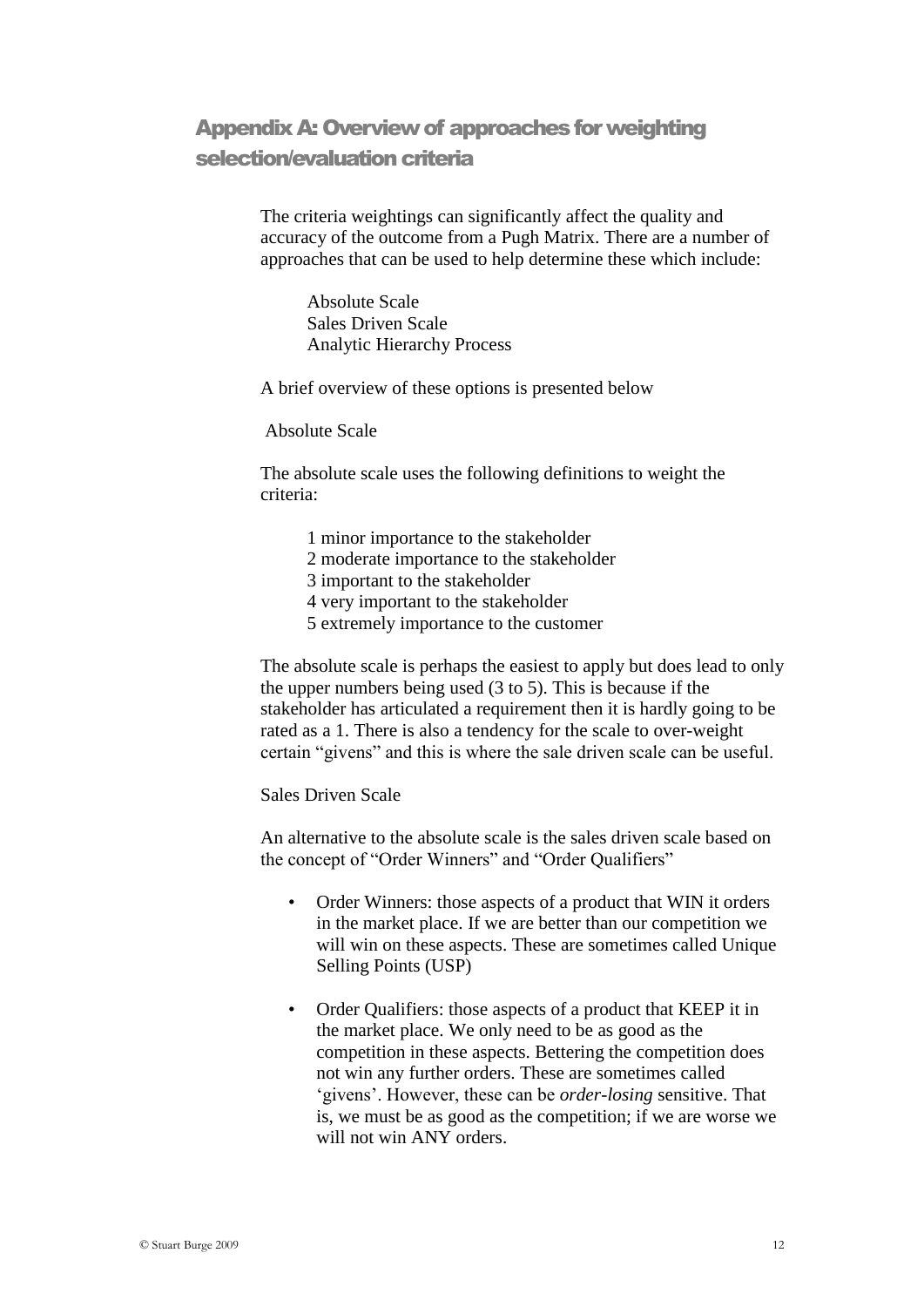The affect of order winners and qualifiers is shown pictorially in figure A1.



Figure A1: The Affect of Order Winners and Qualifiers on Sales (adapted from [3])

Order qualifying criteria are "givens" that the customer expects to be there at a certain level. Exceeding this level is unlikely to bring in more sales and failure to deliver to this level leads to customer dissatisfaction. On the 1 to 5 scale, such customer requirements are rated as a 1 or 2.

Some qualifying criteria can be "sensitive". In such cases failure to reach the perceived minimum standard will result in a dramatic loss of orders. These criteria are typically aspects, like safety, where a minimum level is expected (due to legislation for example) and failing to meet that level will halt customer purchases – but exceeding the minimum level will not realise any more sales. These are called *order losing sensitive qualifiers*. Such criteria are rated between 3 or 4.

Order winners are those aspects in which if we are better than our competitors will result in an increase in sales. These are rated 4 or 5.

We have to think carefully about order winners and qualifiers because they do change over time. For example when the Japanese car industry first started selling overseas, it competed on price – price was the order winner. It was possible in the late 60"s and early 70"s to purchase a Japanese car for 20% less than its competitors; companies like Nissan (Datsun), Honda, and Toyota increased their sales at the expense of more established companies like Ford"s and General Motors. The competitors had no choice but to lower their prices to compete – and in the UK several automotive manufactures went bankrupt. This lowering of prices, made purchase price become an order qualifier. In fact, this was also riven by the fact that the Japanese automotive industry realised that the order winner was now quality and reliability and began to improve in this area and once again their sales increased. Japanese motorcars are now known to have the best reliability and quality [1] – even more of UK automotive manufacturers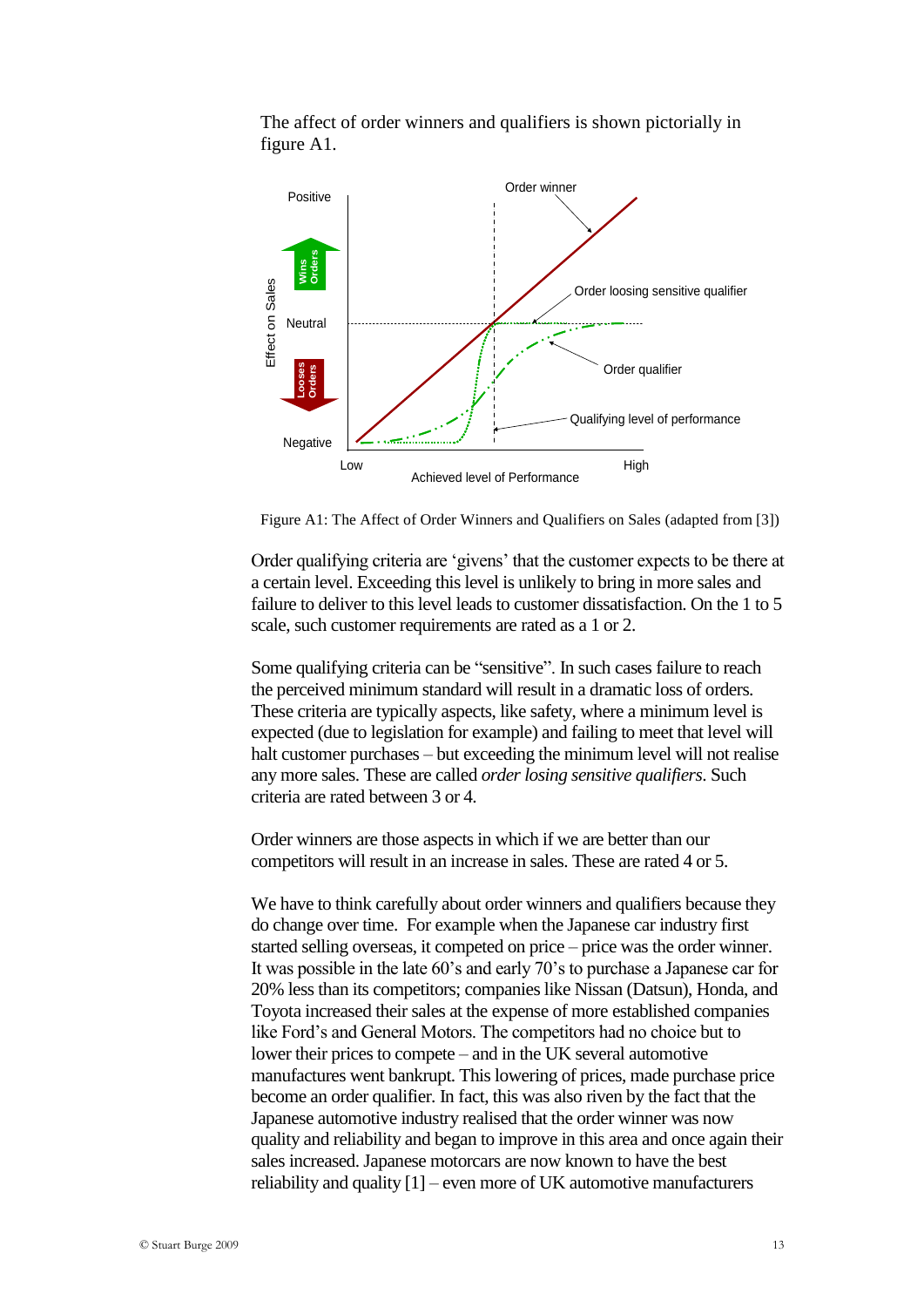went bankrupt. Quality and Reliability are of course now givens – i.e. order qualifiers.

In summary the Sales Driven scale is:

- 1 Very much expected by the customer as a given
- 2 Generally expected by the customer
- 3 Expected by the customer but failure to achieve will significantly reduce sales
- 4 Either a very sensitive order qualifier or a gradual order winner

5 A sensitive order winner. Changes in performance have a significant affect on sales

Using the sales driven scale is more difficult because the stakeholder usually cannot provide the information directly. The stakeholder has to be questioned about each requirement as well as an internal interpretation of the requirements.

Analytic Hierarchy Process (AHP)

The Analytic Hierarchy Process provides an effective mechanism for group or team decision-making by imposing a discipline on the group"s thought processes. It helps the group assign numerical values to subjective judgments and translate these into importance ratings. What makes the approach useful is that the importance ratings are on a true ratio scale thereby allowing the team to say how much more important one item is than another.

In the context of the Pugh Matrix, AHP determines the criteria weightings though the pairwise comparison of the criteria. It also allows for the checking of teams consistency in this pairwise comparison providing a degree of validation of the weightings. Figure A2 shows an example AHP output (this is the output from a software package called Qualica [2]).



Figure A2: An Example AHP output from Qualica™